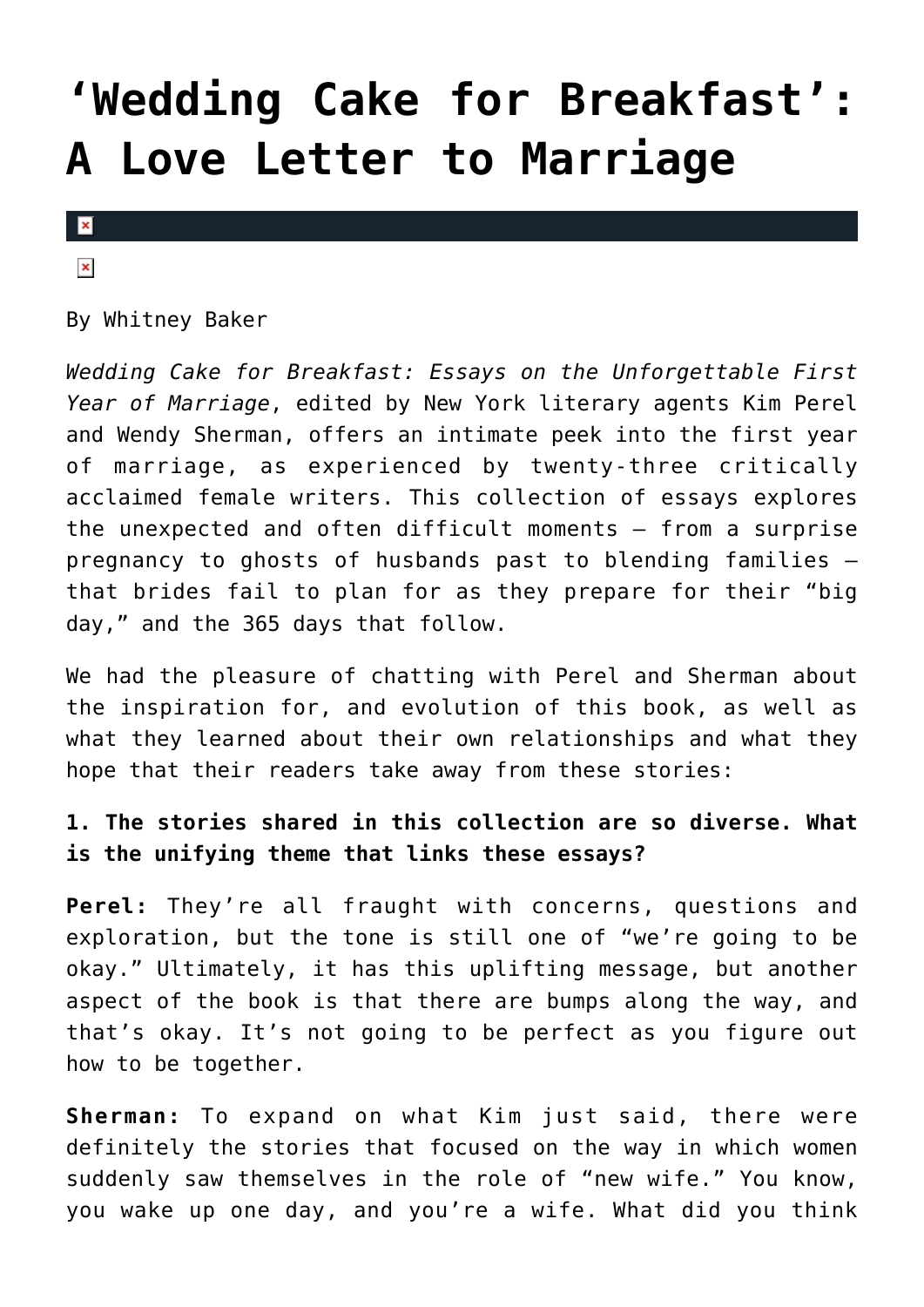that was going to feel like? It often doesn't feel anything like you thought. So I think that the journey these women shared with us, some of it has to do with filling that role and playing the part.

**Related**: [How to Master Being in a Relationship](http://cupidspulse.com/how-master-being-relationship-nan-obrien-guest-emotionally-available-dating-advice/)

**2. Wendy, you've been married for 25 years. Do you have any words of wisdom that you learned in your first year of marriage or even in the years since?**

**Sherman:** I think expectation is the theme that I keep coming back to when I think about my first year of marriage. I was actually cleaning out my attic recently, and I came across my wedding album. I was looking at the pictures and wondering what was going on in my mind at the time. You know, you put so much energy into going through the process: you find the guy, you get the ring, you think that you have your whole life planned, and that it's all done.

And then you're married, and now, you're living your life. I think I was young and na $\tilde{A}$  ve to think I was done, because you're never done; you're always in the process of evolving and growing and changing. You have to learn to redirect yourself, your life, your expectations.

But that's the beauty of it. When you look at that first year, how can you ever think that it's the end of something? It's not- it's absolutely the beginning. What lies ahead is so completely unknown, and that's such a big part of the excitement.

## **3. Do you feel like you learned anything about your own relationships from reading these essays?**

**Perel:** You so rarely get an intimate and well-articulated glimpse into other people's lives and relationships, so how can you not look at your own life after reading some of these stories? I think what struck me the most was how they worked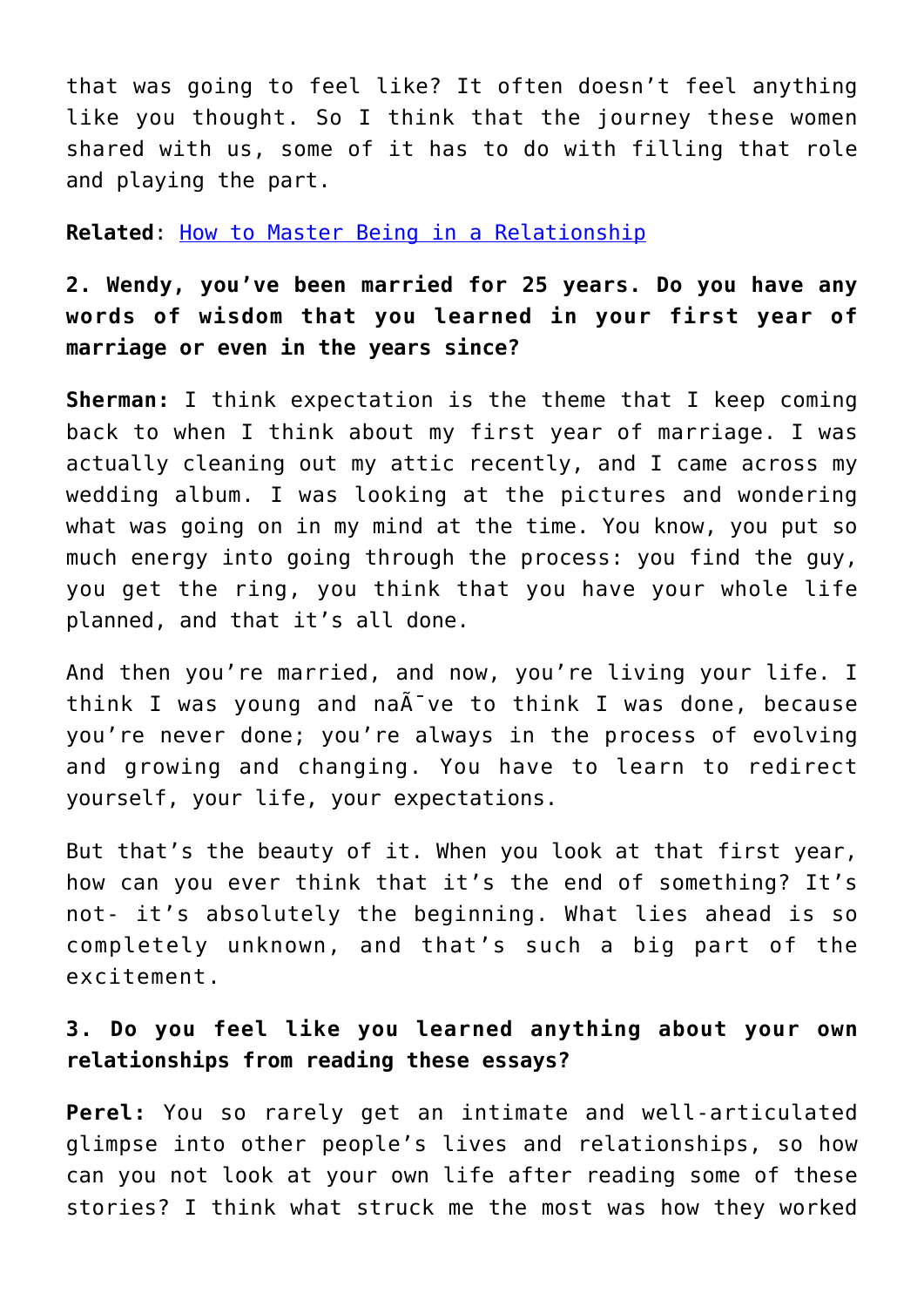together as a team. It was always about the teamwork and the give-and-take. That was a beautiful and interesting thing to read- how in every situation, no matter how terrible, they always pulled together.

**Sherman:** Another thing that we noticed throughout the collection, is how many women wrote about this underlying friendship that existed with their partners. Some relationships start off as a friendship and evolve into something more passionate and romantic, while others later develop into a friendship. At the core, that deep friendship is probably what holds marriages together over the long haul.

Joshilyn Jackson talks about friendship in, "The Marry Boy." She started off as best friends with the man who later became her husband. That story really touched me because I thought it was beautiful that a relationship could start off one way and turn out another.

**Perel:** I like when she writes, "It is an odd transition, to see one's best friend's head perched atop of [a] lovely, naked male body." That's the moment where they truly shift from best friends to something romantic. I think anyone who's ever moved from a best friendship to a romantic relationship would identify with that moment of strange and wonderful.

**Related**: [Famous Couples and Exotic Honeymoons](http://cupidspulse.com/89105/celebrity-photos-famous-couples-and-their-exotic-honeymoons/)

## **4. What do you most hope that readers takeaway from the book?**

**Sherman:** I think that there's an illumination of what a matrimony can be. Some of the writers talk about the adjustment period. Ann Hood, for instance, talks about getting used to the way in which her new husband arranges their furniture.

There are so many adjustments and realignments that take place in a marriage, especially in the beginning. Your marriage is going to happen; it's going to change and evolve. It just gets